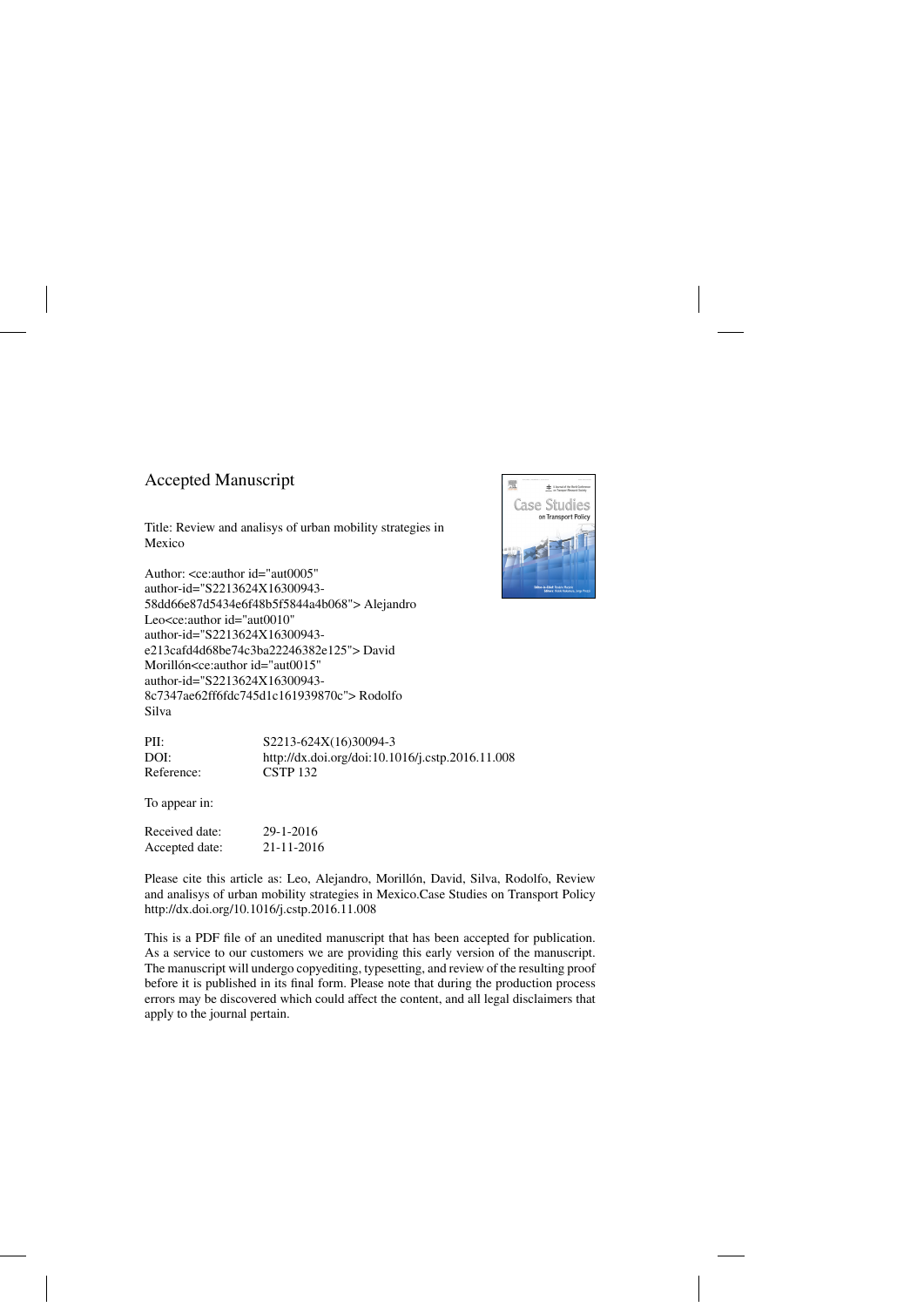# **CEPTED M**

#### REVIEW AND ANALISYS OF URBAN MOBILITY STRATEGIES IN MEXICO

Alejandro Leo<sup>(1)</sup>, David Morillón<sup>(2)</sup>, Rodolfo Silva<sup>(3)</sup>

- 1. Engineering Institute of UNAM, 3000 University Av, Coyoacán 04510 Mexico City, Phone +52(55)5623-3600. *[ALeoV@iingen.unam.mx](mailto:ALeoV@iingen.unam.mx)*
- 2. Engineering Institute of UNAM, 3000 University Av, Coyoacán 04510 Mexico City, Phone +52(55)5623-3600. *[DMorillonG@iingen.unam.mx](mailto:DMorillonG@iingen.unam.mx)*
- 3. Engineering Institute of UNAM, 3000 University Av, Coyoacán 04510 Mexico City, Phone +52(55)5623-3600. *[RSilvaC@iingen.unam.mx](mailto:RSilvaC@iingen.unam.mx)*

### **Abstract**

This paper focuses on the review and analysis of strategies of urban mobility in Mexico, with the objective of identifying the variables that positively and negatively affect their development, citing gaps and proposing improvements that contribute to solving problems of mobility in major cities. The variables of urban mobility identified are savings in money and time, safety, congestion, accidents, intelligent systems and local pollution. The intervention of government is essential in urban planning and mobility management, to promote programs that contribute to the improvement of each of the variables. Avoiding the need for mobility is an important factor that contributes to sustainability. This should be considered in city planning; making use of technology, working at home can very suitable and affordable in some cases.

Mobility management strategies can achieve a wider range of planning objectives than many other strategies such as increasing road space or making vehicles more efficient. Objectives attained include the comfort and convenience of users, the reduction of congestion, savings in money and time, reduction in traffic accidents, improvement in mobility options, conservation of energy, and reduction in pollution as well as health and wellbeing benefits. Urban mobility has an important role in the functioning of a city, so the design of new cities or the redesign of existing ones, must take this concept into account.

KEY WORDS: Urban mobility; Mobility strategy; Mobility variable.